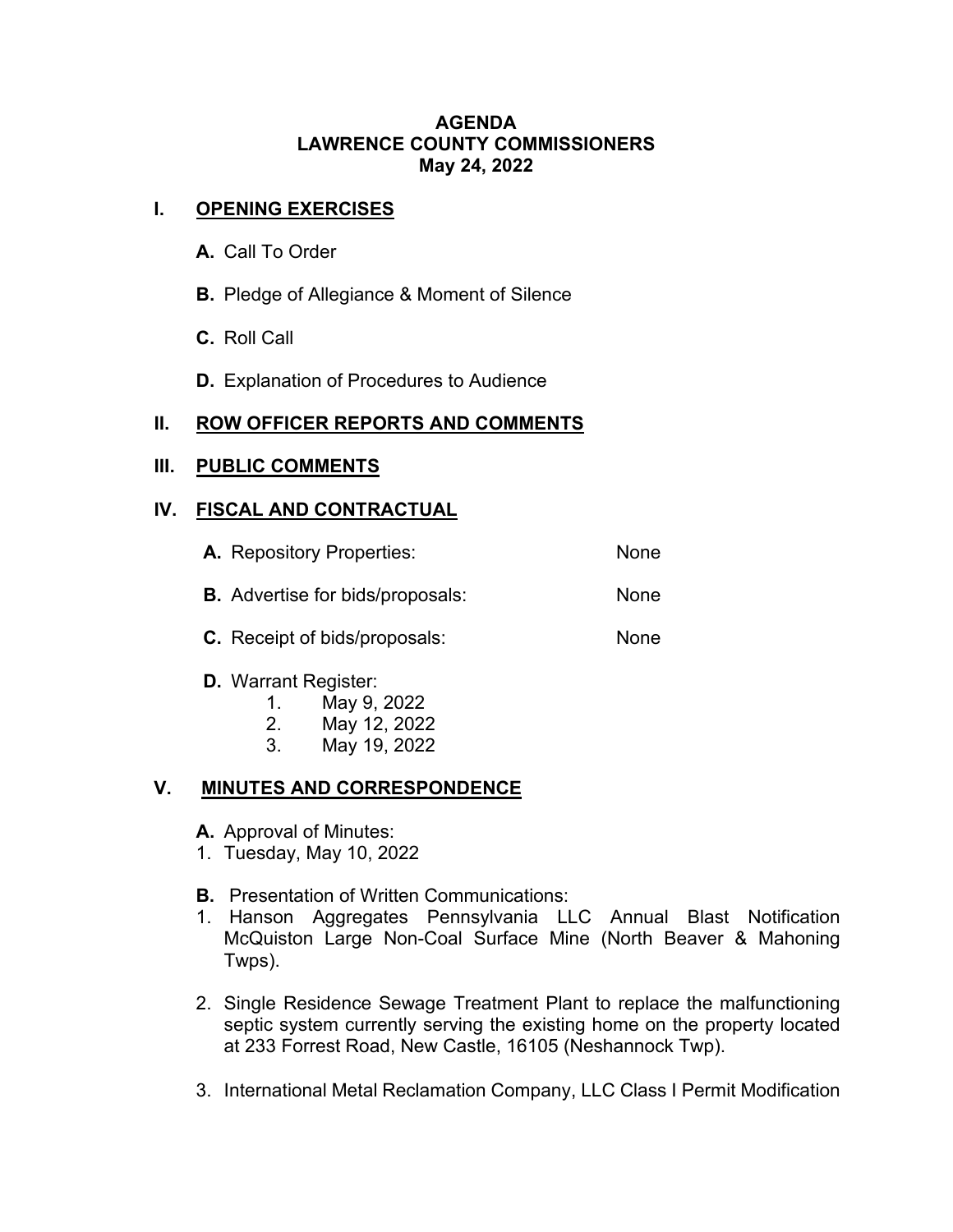for Storage Area Reduction (Ellwood City Borough).

4. International Metals Reclamation Company, LLC Residual Waste General Permit (Ellwood City Borough)

## **VI. REPORTS**

- **A.** Staff Reports
- **B.** Commissioner Reports and Comments **LMD**

### **VII. NEW BUSINESS**

New Resolutions:

#### 1. *Planning*

Resolution for discussion and possible approval to enter into an agreement with LCSS for rental assistance program.

### 2. *Assessor*

Resolution for discussion and possible approval of the compromise settlement with property designated by Parcel ID #25-305054.

### 3. *Commissioners*

Resolution for discussion and possible approval to enter into a Proposal with Countryside Fence Company for Croton Avenue repairs.

### 4. *Commissioners*

Resolution for discussion and possible approval to allocate \$40,000.00 to Wilmington Township for Means Road Bridge.

## 5. *Budget Amendment (DA)*

Resolution for discussion and possible approval to amend the FY2022 Budget.

## 6. *Transfers (Administrative)*

1. Commissioners from Contingency to General Administration for \$5,000.00

2. Jail from Contingency to Medical Expenses for \$21.253.00

3. Recycling/Solid Waste from Contingency to Vehicle Expense for \$750.00

4. Planning from CDBG to Various Accounts for \$76,371.27

5. Jail from Capital Exp. Maintenance to Capital Exp. Jail Maintenance & Repair for \$31,055.00

6. Public Defender from Contingency to Maintenance for \$1,471.00